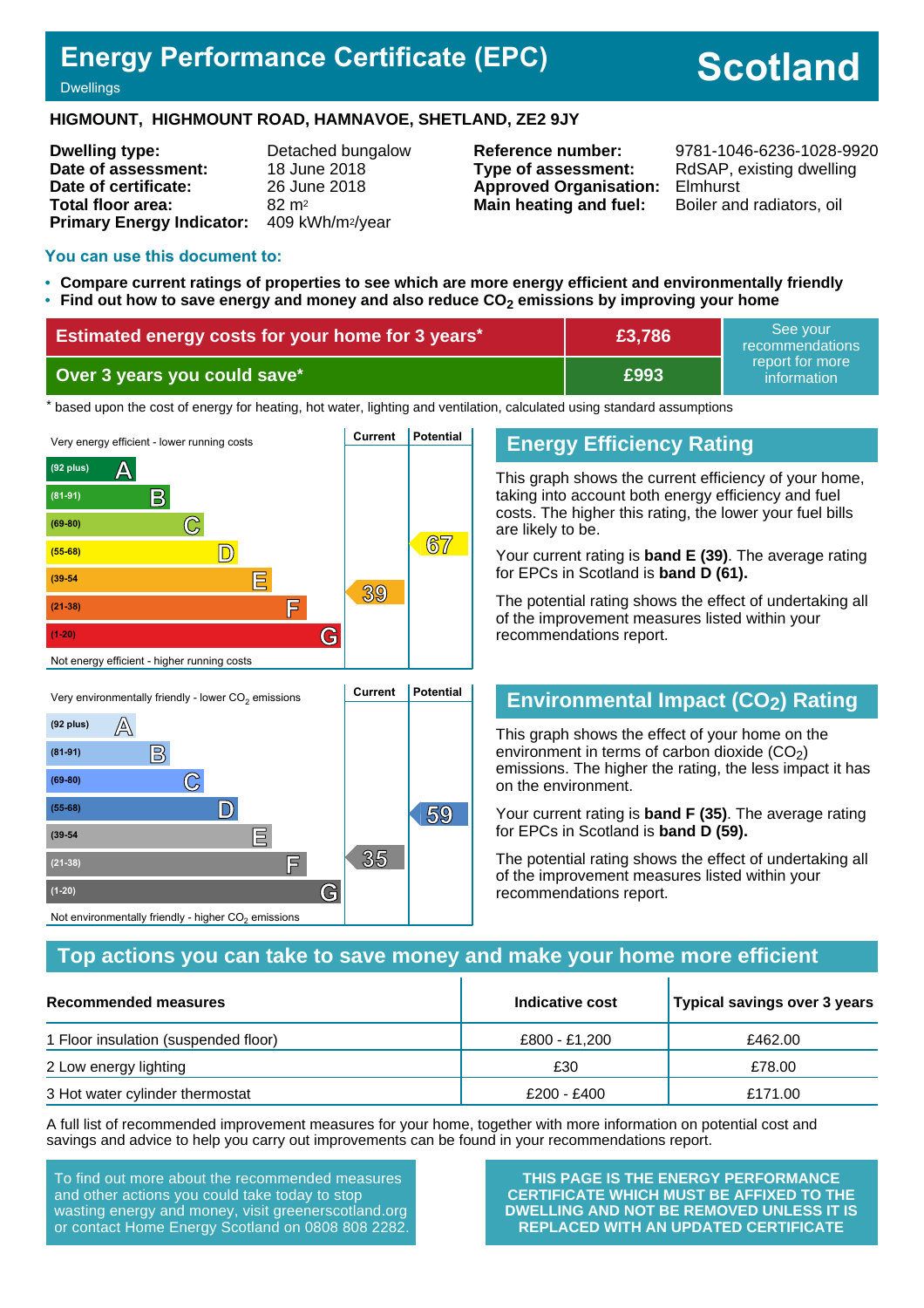# HIGMOUNT, HIGHMOUNT ROAD, HAMNAVOE, SHETLAND, ZE2 9JY 26 June 2018 RRN: 9781-1046-6236-1028-9920

# **Summary of the energy performance related features of this home**

This table sets out the results of the survey which lists the current energy-related features of this home. Each element is assessed by the national calculation methodology; 1 star = very poor (least efficient), 2 stars = poor, 3 stars = average, 4 stars = good and 5 stars = very good (most efficient). The assessment does not take into consideration the condition of an element and how well it is working. 'Assumed' means that the insulation could not be inspected and an assumption has been made in the methodology, based on age and type of construction.

| <b>Element</b>                              | <b>Energy Efficiency</b><br><b>Description</b>                                            |                | Environmental  |  |
|---------------------------------------------|-------------------------------------------------------------------------------------------|----------------|----------------|--|
| Walls                                       | System built, as built, no insulation (assumed)<br>System built, with internal insulation | ★☆☆☆☆<br>***** | ★☆☆☆☆<br>***** |  |
| Roof                                        | Pitched, 250 mm loft insulation                                                           | ★★★★☆          | ★★★★☆          |  |
| Floor                                       | Suspended, no insulation (assumed)                                                        |                |                |  |
| Windows                                     | Fully double glazed                                                                       | ★★★☆☆          | ★★★☆☆          |  |
| Main heating                                | Boiler and radiators, oil                                                                 | ★★★☆☆          | ★★★☆☆          |  |
| Main heating controls                       | Programmer, room thermostat and TRVs                                                      | ★★★★☆          | ★★★★☆          |  |
| Secondary heating<br>Room heaters, electric |                                                                                           |                |                |  |
| Hot water                                   | From main system, no cylinder thermostat                                                  | ★★☆☆☆          | ★★☆☆☆          |  |
| Lighting                                    | Low energy lighting in 45% of fixed outlets                                               | ★★★★☆          | ★★★★☆          |  |

# **The energy efficiency rating of your home**

Your Energy Efficiency Rating is calculated using the standard UK methodology, RdSAP. This calculates energy used for heating, hot water, lighting and ventilation and then applies fuel costs to that energy use to give an overall rating for your home. The rating is given on a scale of 1 to 100. Other than the cost of fuel for electrical appliances and for cooking, a building with a rating of 100 would cost almost nothing to run.

As we all use our homes in different ways, the energy rating is calculated using standard occupancy assumptions which may be different from the way you use it. The rating also uses national weather information to allow comparison between buildings in different parts of Scotland. However, to make information more relevant to your home, local weather data is used to calculate your energy use,  $CO<sub>2</sub>$  emissions, running costs and the savings possible from making improvements.

# **The impact of your home on the environment**

One of the biggest contributors to global warming is carbon dioxide. The energy we use for heating, lighting and power in our homes produces over a quarter of the UK's carbon dioxide emissions. Different fuels produce different amounts of carbon dioxide for every kilowatt hour (kWh) of energy used. The Environmental Impact Rating of your home is calculated by applying these 'carbon factors' for the fuels you use to your overall energy use.

#### The calculated emissions for your home are 101 kg  $CO<sub>2</sub>/m<sup>2</sup>/yr$ .

The average Scottish household produces about 6 tonnes of carbon dioxide every year. Based on this assessment, heating and lighting this home currently produces approximately 8.3 tonnes of carbon dioxide every year. Adopting recommendations in this report can reduce emissions and protect the environment. If you were to install all of these recommendations this could reduce emissions by 3.2 tonnes per year. You could reduce emissions even more by switching to renewable energy sources.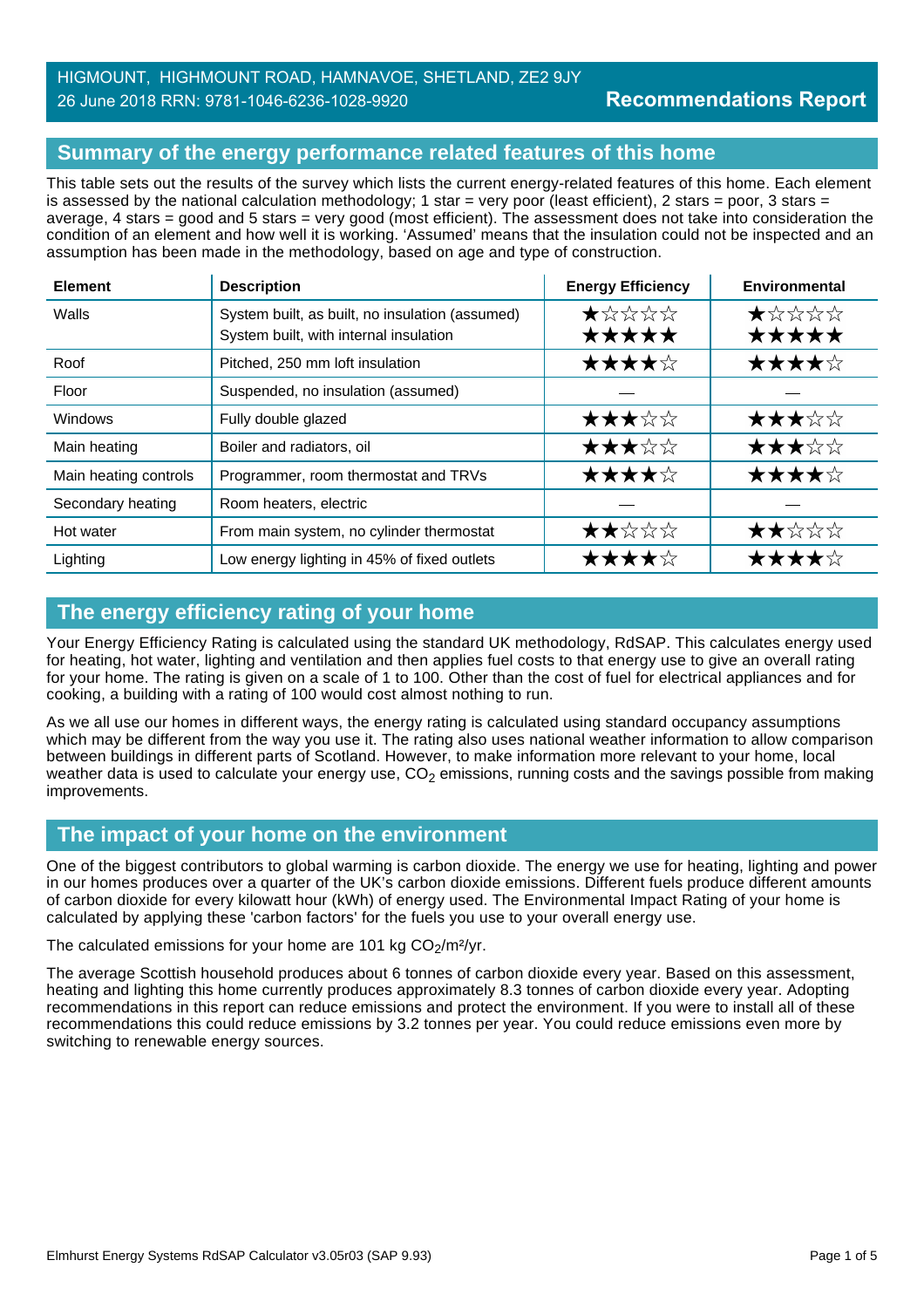**Potential future savings**

| <b>Estimated energy costs for this home</b> |                             |                               |  |                             |
|---------------------------------------------|-----------------------------|-------------------------------|--|-----------------------------|
|                                             | <b>Current energy costs</b> | <b>Potential energy costs</b> |  | <b>Potential future sav</b> |
| <b>Heating</b>                              | £3,039 over 3 years         | £2,424 over 3 years           |  |                             |
| <b>Hot water</b>                            | £483 over 3 years           | £198 over 3 years             |  | <b>You could</b>            |
| Lighting                                    | £264 over 3 years           | £171 over 3 years             |  | save £993                   |
|                                             | Totals £3,786               | £2,793                        |  | over 3 years                |

These figures show how much the average household would spend in this property for heating, lighting and hot water. This excludes energy use for running appliances such as TVs, computers and cookers, and the benefits of any electricity generated by this home (for example, from photovoltaic panels). The potential savings in energy costs show the effect of undertaking all of the recommended measures listed below.

# **Recommendations for improvement**

The measures below will improve the energy and environmental performance of this dwelling. The performance ratings after improvements listed below are cumulative; that is, they assume the improvements have been installed in the order that they appear in the table. Further information about the recommended measures and other simple actions to take today to save money is available from the Home Energy Scotland hotline which can be contacted on 0808 808 2282. Before carrying out work, make sure that the appropriate permissions are obtained, where necessary. This may include permission from a landlord (if you are a tenant) or the need to get a Building Warrant for certain types of work.

| <b>Recommended measures</b> |                                              |                 | <b>Typical saving</b> | <b>Rating after improvement</b> |                    |  |
|-----------------------------|----------------------------------------------|-----------------|-----------------------|---------------------------------|--------------------|--|
|                             |                                              | Indicative cost | per year              | <b>Energy</b>                   | <b>Environment</b> |  |
| 1                           | Floor insulation (suspended floor)           | £800 - £1,200   | £154                  | <b>E 46</b>                     | <b>E 40</b>        |  |
| 2                           | Low energy lighting for all fixed outlets    | £30             | £26                   | E 46                            | <b>E 41</b>        |  |
| 3                           | Hot water cylinder thermostat                | $£200 - £400$   | £57                   | E 50                            | E 44               |  |
| $\overline{4}$              | Replace boiler with new condensing<br>boiler | £2.200 - £3.000 | £61                   | E 54                            | E 47               |  |
| 5                           | Solar water heating                          | £4,000 - £6,000 | £33                   | 56<br>$\boxed{\mathsf{D}}$      | E 50               |  |
| 6                           | Solar photovoltaic panels, 2.5 kWp           | £5,000 - £8,000 | £245                  | 67<br>$\boxed{\mathsf{D}}$      | 59                 |  |

#### **Alternative measures**

There are alternative improvement measures which you could also consider for your home. It would be advisable to seek further advice and illustration of the benefits and costs of such measures.

• Cavity, internal or external wall insulation

# **Choosing the right improvement package**

For free and impartial advice on choosing suitable measures for your property, contact the Home Energy Scotland hotline on 0808 808 2282 or go to www.greenerscotland.org.

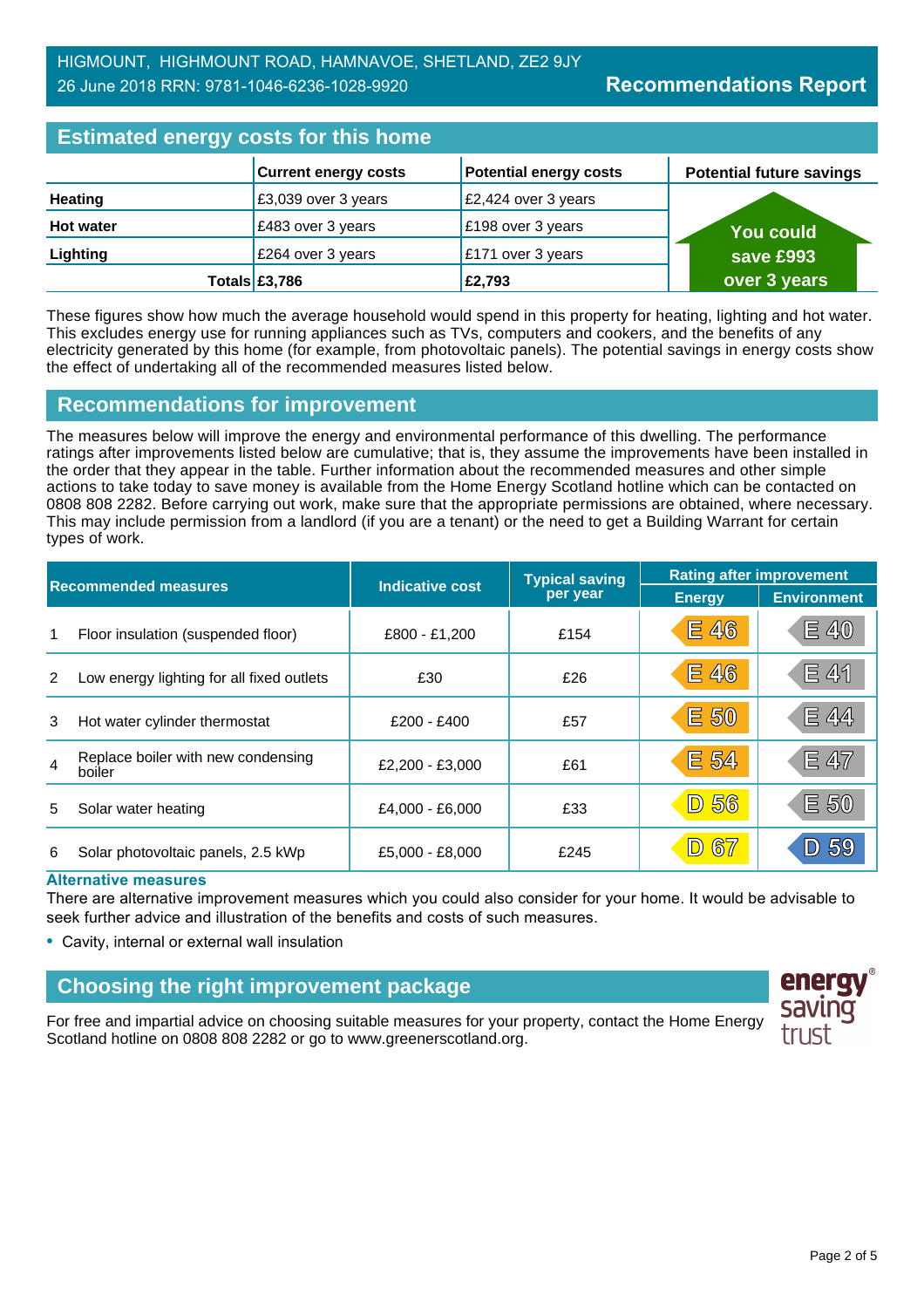## **About the recommended measures to improve your home's performance rating**

This section offers additional information and advice on the recommended improvement measures for your home

#### **1 Floor insulation (suspended floor)**

Insulation of a floor will significantly reduce heat loss; this will improve levels of comfort, reduce energy use and lower fuel bills. Suspended floors can often be insulated from below but must have adequate ventilation to prevent dampness; seek advice about this if unsure. Further information about floor insulation is available from many sources including www.energysavingtrust.org.uk/scotland/Insulation/Floor-insulation. Building regulations generally apply to this work so it is best to check with your local authority building standards department.

#### **2 Low energy lighting**

Replacement of traditional light bulbs with energy saving bulbs will reduce lighting costs over the lifetime of the bulb, and they last many times longer than ordinary light bulbs. Low energy lamps and fittings are now commonplace and readily available. Information on energy efficiency lighting can be found from a wide range of organisations, including the Energy Saving Trust (http://www.energysavingtrust.org.uk/home-energyefficiency/lighting).

#### **3 Cylinder thermostat**

A hot water cylinder thermostat enables the boiler to switch off when the water in the cylinder reaches the required temperature; this minimises the amount of energy that is used and lowers fuel bills. The thermostat is a temperature sensor that sends a signal to the boiler when the required temperature is reached. To be fully effective it needs to be sited in the correct position and hard wired in place, so it should be installed by a competent plumber or heating engineer. Building regulations apply to this work, so it is best to check with your local authority building standards department whether a building warrant will be required.

#### **4 Condensing boiler**

A condensing boiler is capable of much higher efficiencies than other types of boiler, meaning it will burn less fuel to heat this property. This improvement is most appropriate when the existing central heating boiler needs repair or replacement, however there may be exceptional circumstances making this impractical. Condensing boilers need a drain for the condensate which limits their location; remember this when considering remodelling the room containing the existing boiler even if the latter is to be retained for the time being (for example a kitchen makeover). Building regulations generally apply to this work and a building warrant may be required, so it is best to check with your local authority building standards department and seek advice from a qualified heating engineer.

#### **5 Solar water heating**

A solar water heating panel, usually fixed to the roof, uses the sun to pre-heat the hot water supply. This can significantly reduce the demand on the heating system to provide hot water and hence save fuel and money. Planning permission might be required, building regulations generally apply to this work and a building warrant may be required, so it is best to check these with your local authority. You could be eligible for Renewable Heat Incentive payments which could appreciably increase the savings beyond those shown on your EPC, provided that both the product and the installer are certified by the Microgeneration Certification Scheme (or equivalent). Details of local MCS installers are available at www.microgenerationcertification.org.

#### **6 Solar photovoltaic (PV) panels**

A solar PV system is one which converts light directly into electricity via panels placed on the roof with no waste and no emissions. This electricity is used throughout the home in the same way as the electricity purchased from an energy supplier. Planning permission might be required, building regulations generally apply to this work and a building warrant may be required, so it is best to check with your local authority. The assessment does not include the effect of any Feed-in Tariff which could appreciably increase the savings that are shown on this EPC for solar photovoltaic panels, provided that both the product and the installer are certified by the Microgeneration Certification Scheme (or equivalent). Details of local MCS installers are available at www.microgenerationcertification.org.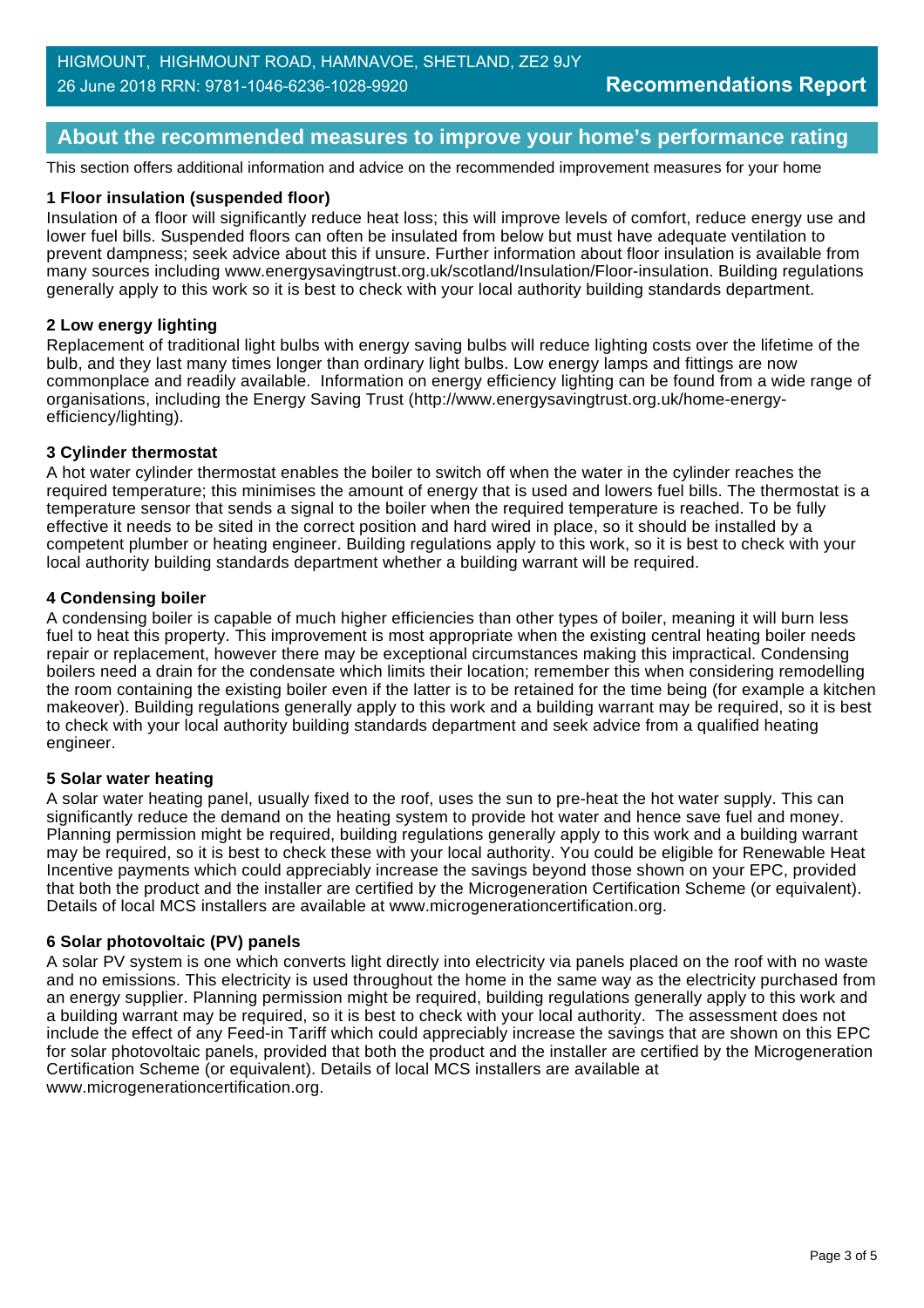## HIGMOUNT, HIGHMOUNT ROAD, HAMNAVOE, SHETLAND, ZE2 9JY 26 June 2018 RRN: 9781-1046-6236-1028-9920

#### **Low and zero carbon energy sources**

Low and zero carbon (LZC) energy sources are sources of energy that release either very little or no carbon dioxide into the atmosphere when they are used. Installing these sources may help reduce energy bills as well as cutting carbon.

**LZC energy sources present:** There are none provided for this home

## **Your home's heat demand**

In this section, you can see how much energy you might need to heat your home and provide hot water. These are estimates showing how an average household uses energy. These estimates may not reflect your actual energy use, which could be higher or lower. You might spend more money on heating and hot water if your house is less energy efficient. The table below shows the potential benefit of having your loft and walls insulated. Visit https://energysavingtrust.org.uk/energy-at-home for more information.

| <b>Heat demand</b>           | <b>Existing dwelling</b> | Impact of loft<br>insulation | Impact of cavity<br>wall insulation | Impact of solid wall<br>insulation |
|------------------------------|--------------------------|------------------------------|-------------------------------------|------------------------------------|
| Space heating (kWh per year) | 16.996                   | N/A                          | N/A                                 | N/A                                |
| Water heating (kWh per year) | 3.310                    |                              |                                     |                                    |

#### **Addendum**

This dwelling is a system built property or some of its walls are of non-conventional construction and may be exposed to wind driven rain and requires further investigation to establish the type of construction, the type of wall insulation best suited (cavity insulation or internal/external insulation) and the savings it might deliver. Please contact the Home Energy Scotland hotline on 0808 808 2282 to find out more.

# **About this document**

This Recommendations Report and the accompanying Energy Performance Certificate are valid for a maximum of ten years. These documents cease to be valid where superseded by a more recent assessment of the same building carried out by a member of an Approved Organisation.

The Energy Performance Certificate and this Recommendations Report for this building were produced following an energy assessment undertaken by an assessor accredited by Elmhurst (www.elmhurstenergy.co.uk), an Approved Organisation Appointed by Scottish Ministers. The certificate has been produced under the Energy Performance of Buildings (Scotland) Regulations 2008 from data lodged to the Scottish EPC register. You can verify the validity of this document by visiting www.scottishepcregister.org.uk and entering the report reference number (RRN) printed at the top of this page.

| Assessor's name:            | <b>Miss Tracey Saunders</b>     |
|-----------------------------|---------------------------------|
| Assessor membership number: | EES/020069                      |
| Company name/trading name:  | Shetland Islands Council.       |
| Address:                    | Town Hall                       |
|                             | Shetland                        |
|                             | Lerwick                         |
|                             | ZE <sub>1</sub> OJL             |
| Phone number:               | 01595744848                     |
| Email address:              | tracey.saunders@shetland.gov.uk |
| Related party disclosure:   | No related party                |

If you have any concerns regarding the content of this report or the service provided by your assessor you should in the first instance raise these matters with your assessor and with the Approved Organisation to which they belong. All Approved Organisations are required to publish their complaints and disciplinary procedures and details can be found online at the web address given above.

#### **Use of this energy performance information**

in Scotland is also published periodically by the Scottish Government. Further information on these matters apd<sub>ge</sub>n<sub>4 of 5</sub> Once lodged by your EPC assessor, this Energy Performance Certificate and Recommendations Report are available to view online at www.scottishepcregister.org.uk, with the facility to search for any single record by entering the property address. This gives everyone access to any current, valid EPC except where a property has a Green Deal Plan, in which case the report reference number (RRN) must first be provided. The energy performance data in these documents, together with other building information gathered during the assessment is held on the Scottish EPC Register and is available to authorised recipients, including organisations delivering energy efficiency and carbon reduction initiatives on behalf of the Scottish and UK governments. A range of data from all assessments undertaken Energy Performance Certificates in general, can be found at www.gov.scot/epc.